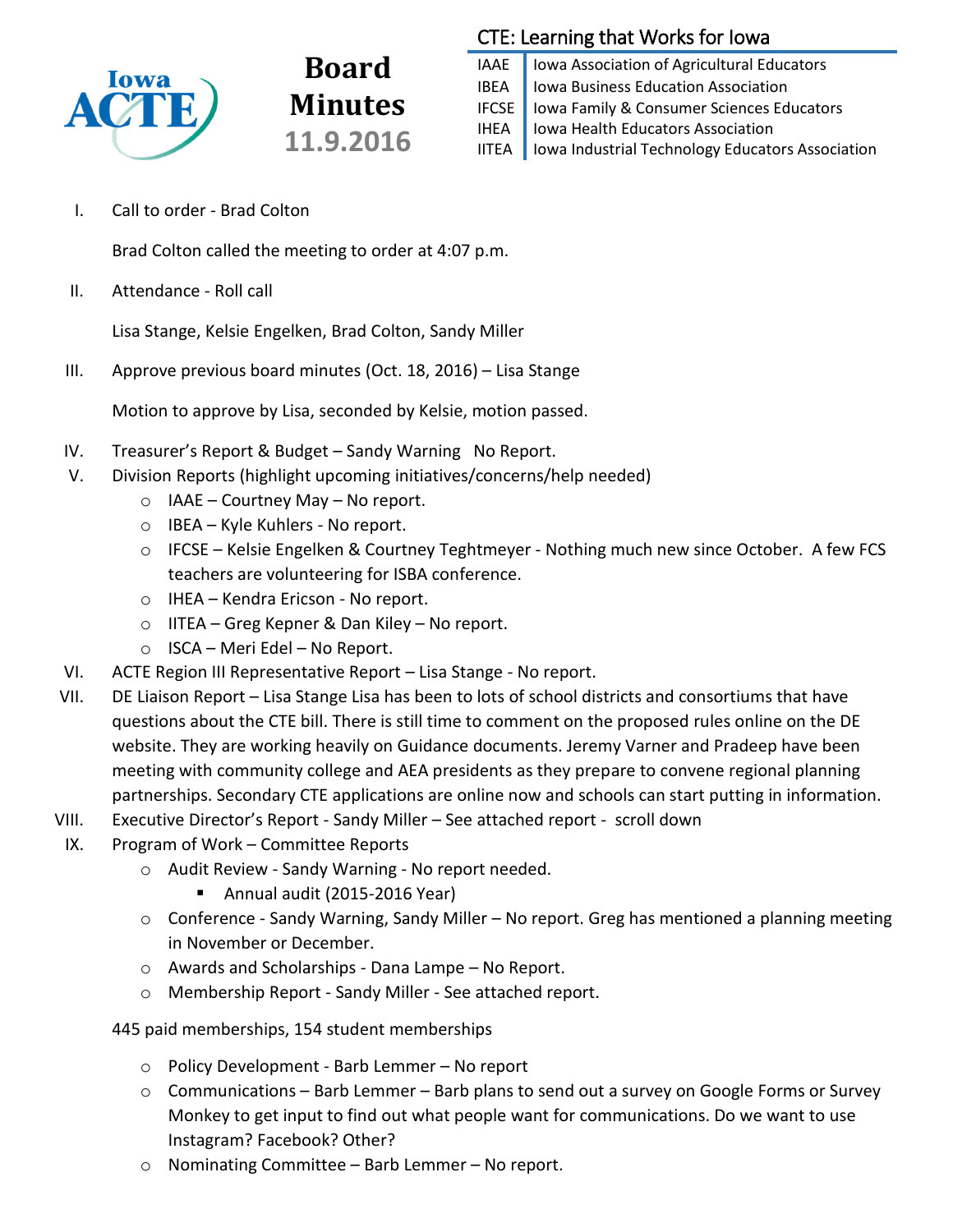- X. Unfinished business
	- Iowa Association of School Boards Conference 11/16-17 (students needed) Students are lined up for this event.
	- **CTE Day at the Capitol 1/31 (students needed)**

### XI. New business

o Evaluation results for IACTE state conference

Lisa said that they talked about it at the DE meeting the other day. Comments on the evaluation were contradictory. What one person thinks needs improved, another person prefers the way it was. Some people wanted an update on the CTE bill, but it wasn't the right timing for that to happen. Best Practice themed conference was well received. Overall the ratings were pretty good. Do we want it to be the same format? Pradeep would like the DE to help with it again next year. A one day conference is still the easiest for teachers to attend.

 $O$  NPS –

Ag has submitted their student name.

FCS has picked someone, but we need the name.

Lisa will be sending out an email next week with the requests for final names.

Webinars will begin late Jan. Lisa and Sandy will attend. If anyone else wants to go it should be interesting.

- XII. Other?
	- o Items of interest for VISION 2016 Conference

Lisa will send out a tentative agenda for VISIONS.

Next Meeting will be December 13 at 4:00 p.m.

XIII. Motion to Adjourn - Meeting was adjourned at 4:45 p.m.

Respectfully submitted,

Sandra Miller, Secretary Pro Tem

(Scroll sown for Executive Director Report)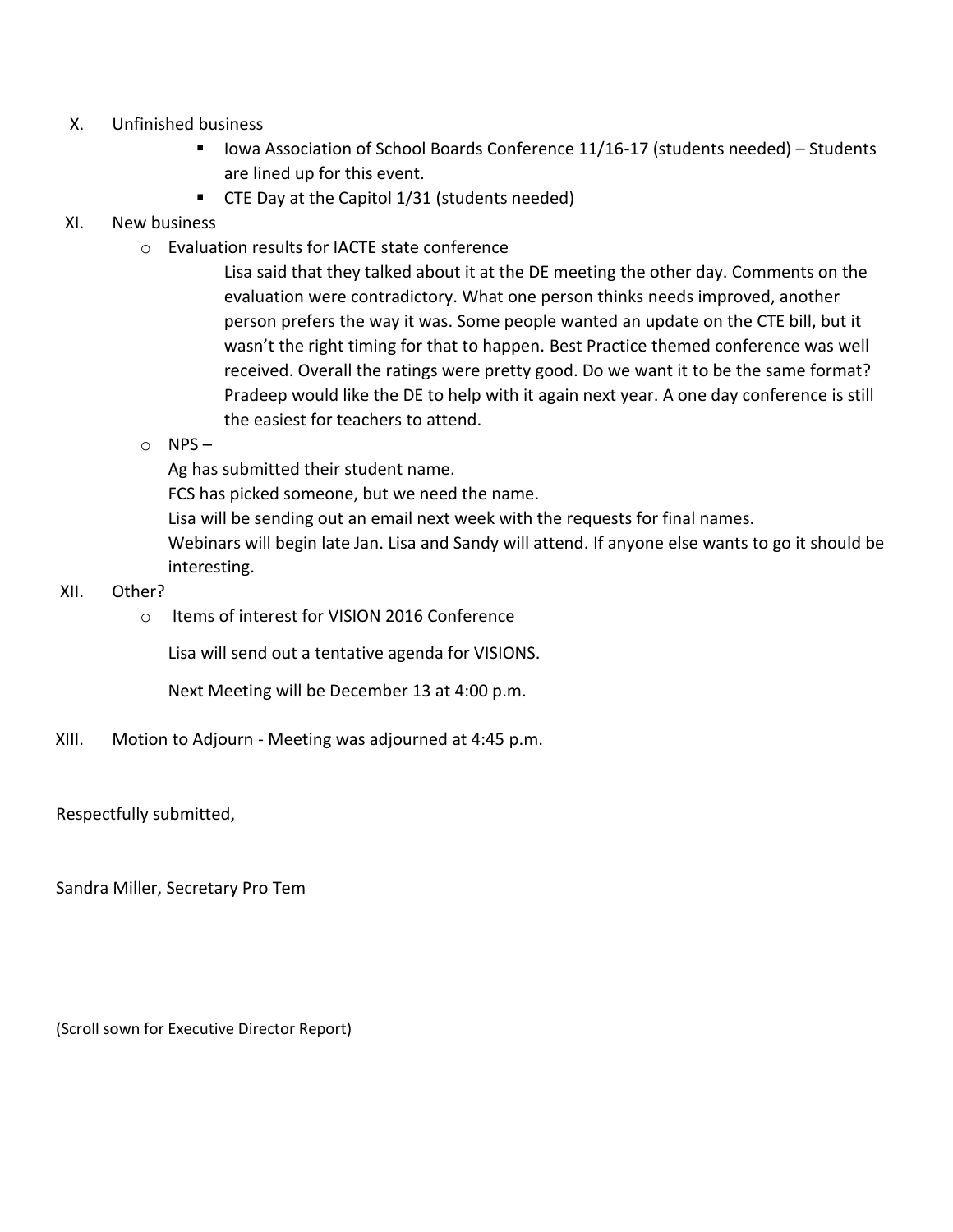

# **Executive Director Report 11.9.16**

## CTE: Learning that Works for Iowa

IAAE | Iowa Association of Agricultural Educators IBEA | Iowa Business Education Association IFCSE Iowa Family & Consumer Sciences Educators IHEA | Iowa Health Educators Association IITEA | Iowa Industrial Technology Educators Association

### Quality Association Standards Award

This application was successfully submitted by the October  $15<sup>th</sup>$  deadline. We are waiting for the results of our application.

### Advocacy Events

- ▶ IBEA Business division conference: Oct 24<sup>th</sup> at Holiday Inn, Merle Hay Road. Hosted an exhibit table from 7:30 a.m. - 2:00 p.m. and addressed the attendees with a 3-minute greeting from IACTE.
- ISU I gave a 35-minute IACTE/ACTE PowerPoint presentation to about 20 ISU FCSED 206 students on Oct. 31.
- $\triangleright$  Iowa School Counselors Conference (ISCA): Nov 7 8 at Prairie Meadows Convention Center, Altoona. Monday, Nov. 7 from 8:00 a.m. - Noon Steve Clark and four students from Clear Creek/Amana Industrial Tech. showcased the ACE Mentor program and A.J. Gevock along with three students from Indian Hills Community College showcased the Photonics program from noon to 3:30.

Tuesday, Nov. 8<sup>th</sup>, 7:30 a.m. to 12:15 p.m. I attended our exhibit. (The teacher and students that were scheduled, canceled on Monday morning.)

### $\triangleright$  Iowa Association of School Boards (IASB) conference:

November 16, 3:30 – 5:00 with set-up prior to that. FCS and Ag have volunteered to fill this time slot.

November 17 9:00 a.m. – 2:00 p.m. FCS and Ag have volunteered to fill this time slot. Two additional Industrial Tech programs have volunteered also.

- ▶ CTE Day at the Capitol: January 31. Let's fill the Rotunda with displays from every division! Plan now to attend!
- **National Policy Seminar**: March 13 15, 2017. This coming year, the following CTSO's are up for attendance in the rotation: Agriculture (FFA), Business – (BPA – Secondary), Family and Consumer Sciences (FCCLA), Health Science (HOSA).

### Iowa Fact Sheet

Lisa and I are still working to create this ACTE produced Iowa Fact Sheet. Des Moines Central Campus CTE and Iowa CTE redesign will be featured.

### VISIONS

Fifty Iowa attendees including Lisa Stange, Dana Lampe, Brad Colton, Greg Kepner, Barb Lemmer, Sandra Miller, Pradeep Kotamraju, Kelli Diemer, Andrew Wermes, Fidelis Ubadigbo and 40 others.

Voting Delegates: Lisa, Dana and Brad

State Leaders hip Training Program: Sandra Miller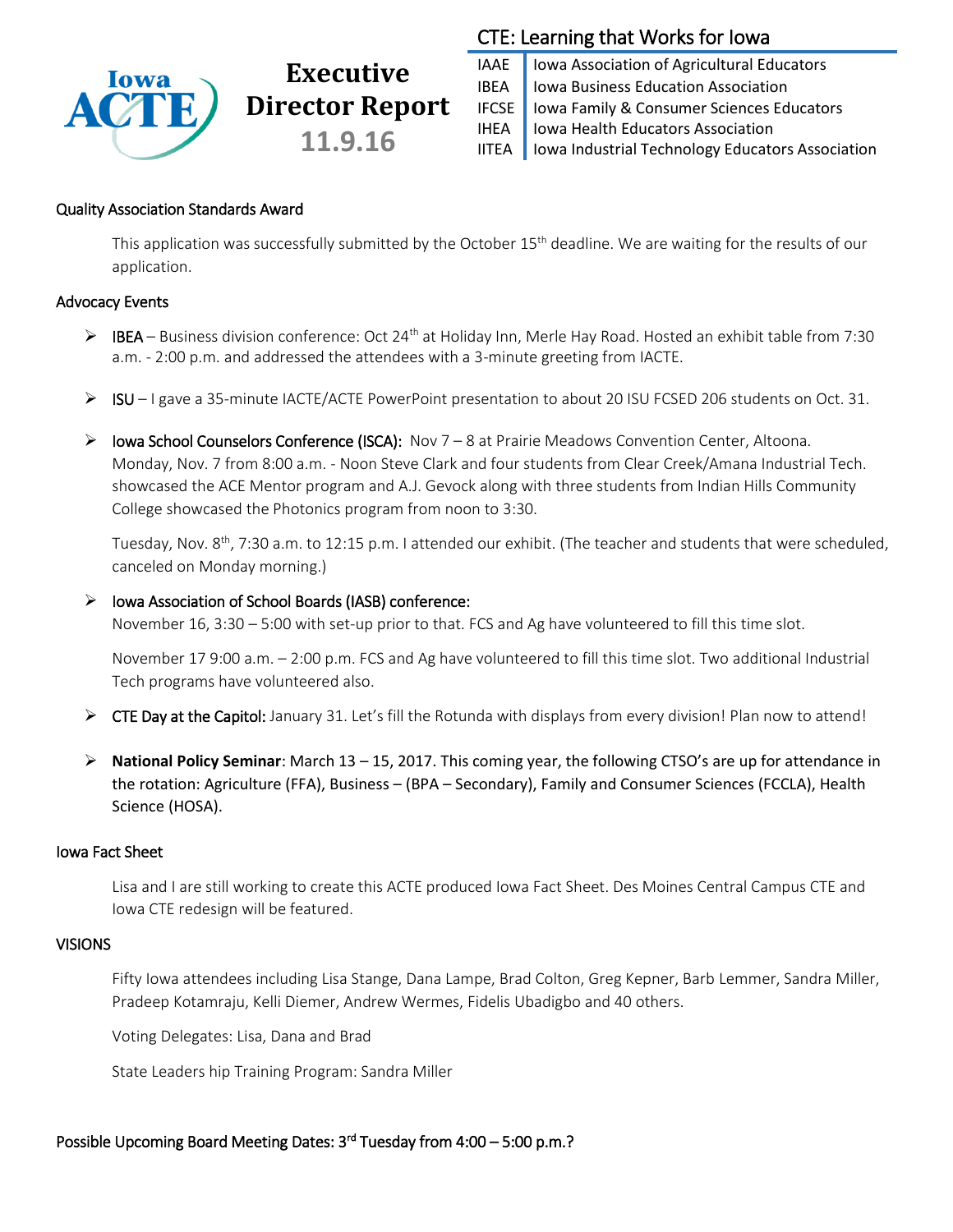Jan 17, Feb 21, March 21, April 18 and May 16

### Website Updates:

Award winners 2015 and 2016

Google Calendar

David Bunting Teacher Preparation Scholarship application

### State Leaders Conference Call Announcements:

Awards application is changing

CTE Month February 2017

Respectfully submitted,

Sandy Miller

Executive Director

(Scroll Down for Membership Report)